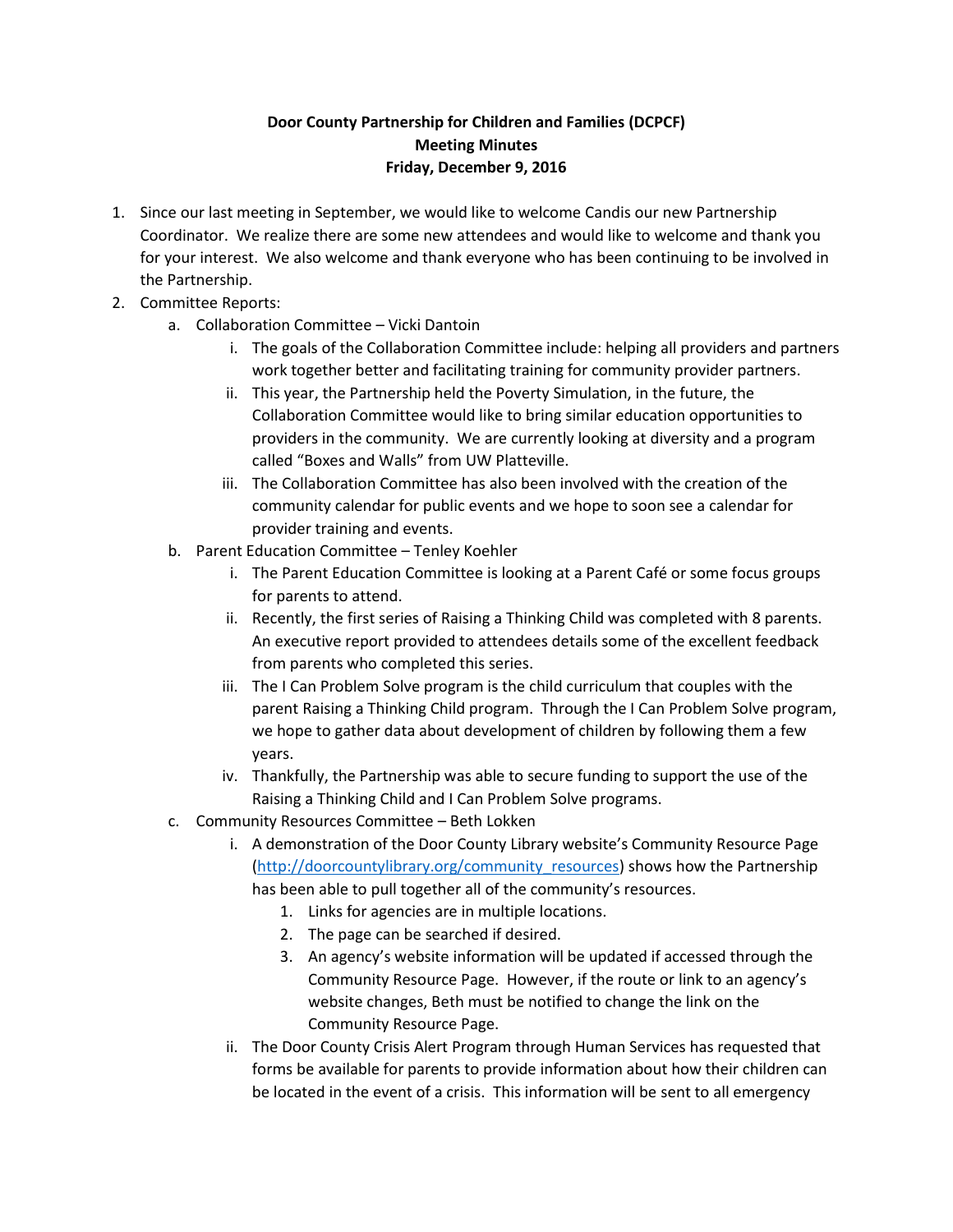personnel to keep on file. Eventually, the forms may also be used for adults with special needs and adults with dementia.

- 1. Access to the forms will be located on the Community Resources Page, but the link is not yet live.
- 2. Forms will be available in pdf format and will be able to be printed, filled out, and sent to emergency personnel.
- 3. There may also be a link to fill out the form online, which will be submitted directly to Arleigh Porter's e-mail. However, it must be noted that this information may not yet be completely secure. The library is researching a way to get the responses to be more secure.
- d. Marketing Committee Amy Kohnle
	- i. The Marketing Committee is hoping to get 200 people to "Like" the Door County Parents "The Village" Facebook page by the end of the year. If you "Like" "The Village", you may be eligible for a drawing to win a 30 minute massage from Door County Medical Center.
		- 1. Please note, if you have events that you want to be publicized on the Facebook page, please send them to Candis.
		- 2. There will also be "Tidbit Tuesdays" on the Facebook page to provide parents with advice and resources.
	- ii. The Marketing Committee also presents a new poster to help get the word out about the Partnership. Please take posters to distribute or display.
- e. Executive Committee Mary Ellen Smith
	- i. There are no new funding updates to report at this time.
	- ii. Mary Ellen, Ann Smejkal, and Candis met with Achieve Brown County staff. Achieve Brown County is the larger and more advanced version of the DCPCF in Brown County. The following information was learned from the meeting with Achieve Brown County.
		- 1. The DCPCF is on the right track through its activities.
		- 2. There is a need for strategic planning.
		- 3. It is important to use data. What are we doing? Are we evaluating? Is it working?
		- 4. The DCPCF should not be afraid to start small.
		- 5. The DCPCF should be an "and" organization. Being an "and" organization means that even if we are not doing on something right now, does not mean that we won't do it later.
	- iii. The Executive Committee plans to have a strategic planning session in January. A survey was sent out to community partners to elicit group input to prepare for strategic planning.
		- 1. If you have not yet completed the survey, you have until January 15 to complete the survey before the strategic planning session.
		- 2. A copy of a general overview of survey results was provided to attendees and reviewed.